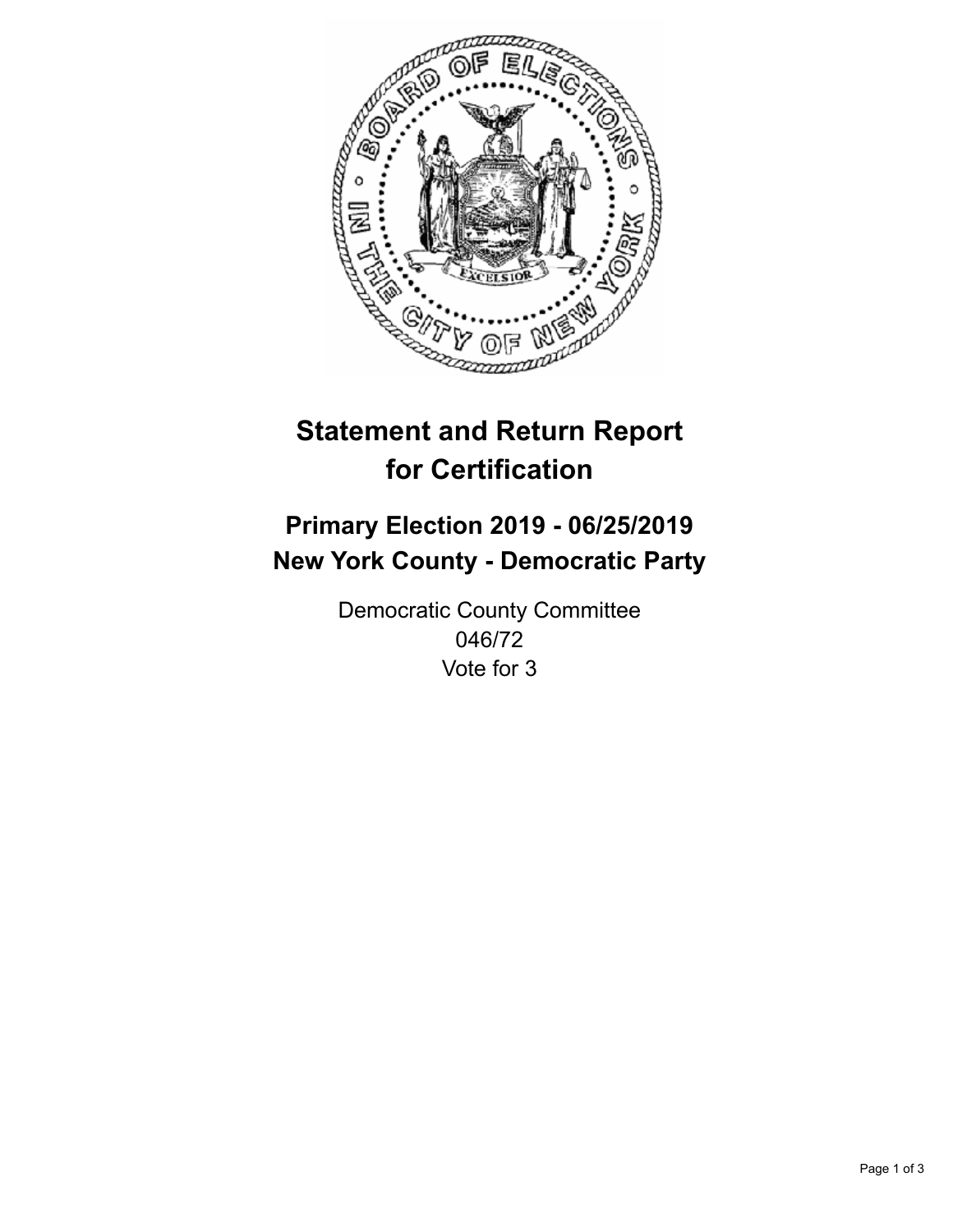

## **Assembly District 72**

| <b>PUBLIC COUNTER</b>                                    | 16       |
|----------------------------------------------------------|----------|
| <b>MANUALLY COUNTED EMERGENCY</b>                        | 0        |
| ABSENTEE / MILITARY                                      | 0        |
| <b>AFFIDAVIT</b>                                         | $\Omega$ |
| <b>Total Ballots</b>                                     | 16       |
| Less - Inapplicable Federal/Special Presidential Ballots | $\Omega$ |
| <b>Total Applicable Ballots</b>                          | 16       |
| PATRICIA M. ANDERTON                                     | 13       |
| <b>YRIS BALTAZAR</b>                                     | 5        |
| <b>GUERRY A. PEREZ</b>                                   | 7        |
| EDITH MONTERO                                            | 7        |
| <b>Total Votes</b>                                       | 32       |
| Unrecorded                                               | 16       |